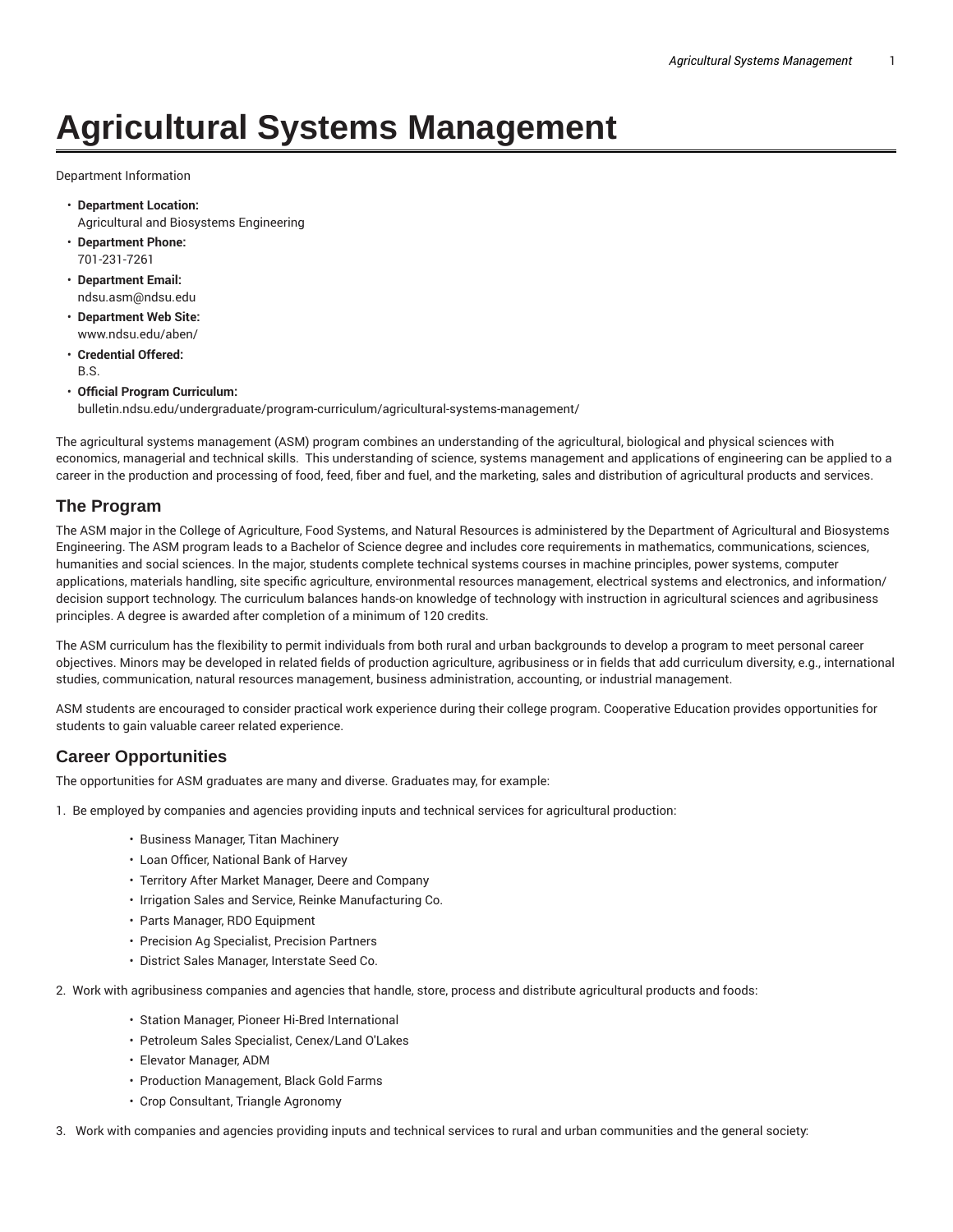- CEO, Cass County Electric
- Ag Science Teacher, North Central Schools
- Soil Conservationist, USDA or
- Natural Resources Conservation Service
- Farm Appraiser, Farm Credit Services
- Energy Use Advisor, Verendrye Electric Cooperative
- Water Quality Specialist, USDA or Extension Service
- 4. Be self-employed, performing services as consultants, or as owners or operators of businesses:
	- Owner, Credit Management Consulting
	- Owner, Lynnes Bison Farms
	- Owner, Hoffman Irrigation
	- Owner, Rust Sales

#### **Scholarships**

Several scholarships are available through the department. These scholarships range from \$300 to \$4,000. Students also may be eligible for scholarships from the College of Agriculture, Food Systems, and Natural Resources.

#### **Extra-Curricular Opportunities**

The ASM Club offers students opportunities to participate in professional and social activities with other students at the local, regional and national levels. ASM Club members take an active part in the annual Agricultural Technology Expo, go on field trips and are involved in public service activities. Being an active participant in student organizations helps students develop leadership, teamwork, organization and communication skills. These skills are highly sought by those industries that hire ASM graduates.

## **A Well-Equipped Teaching Facility**

The ASM degree program is housed in the Agricultural and Biosystems Engineering building which includes offices, classrooms and laboratories. Laboratories are furnished with equipment typical of that used in industry and research, such as personal computers that are networked to the University's computer facilities, tractors, engines, surveying equipment, etc. Department faculty have received recognition for outstanding teaching and research on the state and national levels. Faculty expertise varies across a wide and diverse range of specialties related to agricultural and biological systems.

# **Plan of Study**

Please note this is a sample plan of study and not an official curriculum. Actual student schedules for each semester will vary depending on start year, education goals, applicable transfer credit, and course availability. Students are encouraged to work with their academic advisor on a regular basis to review degree progress and customize an individual plan of study.

| Freshman          |                                              |                |
|-------------------|----------------------------------------------|----------------|
| Fall              | <b>Credits Spring</b>                        | <b>Credits</b> |
| <b>ASM 115</b>    | 3 ASM 496 (Field Exp./Ag Tech Expo)          |                |
| <b>ASM 125</b>    | 3 COMM 110                                   | 3              |
| <b>ENGL 110</b>   | 4 CSCI 114 or MIS 116                        | 3              |
| <b>PAG 115</b>    | 2 ENGL 120                                   | $\sqrt{3}$     |
| Elective (Option) | 3 MATH 105                                   | 3              |
|                   | HUM/FINE ARTS & CULTURAL<br><b>DIVERSITY</b> | 3              |
|                   | 15                                           | 16             |
| Sophomore         |                                              |                |
| Fall              | <b>Credits Spring</b>                        | <b>Credits</b> |
| <b>ASM 225</b>    | 3 ASM 264                                    | 3              |
| ACCT 102          | 3 ASM 264L                                   | 1              |
| <b>ECON 201</b>   | 3 ECON 202                                   | 3              |
| <b>PHYS 211</b>   | 3 Elective (Option)                          | 6              |
|                   |                                              |                |